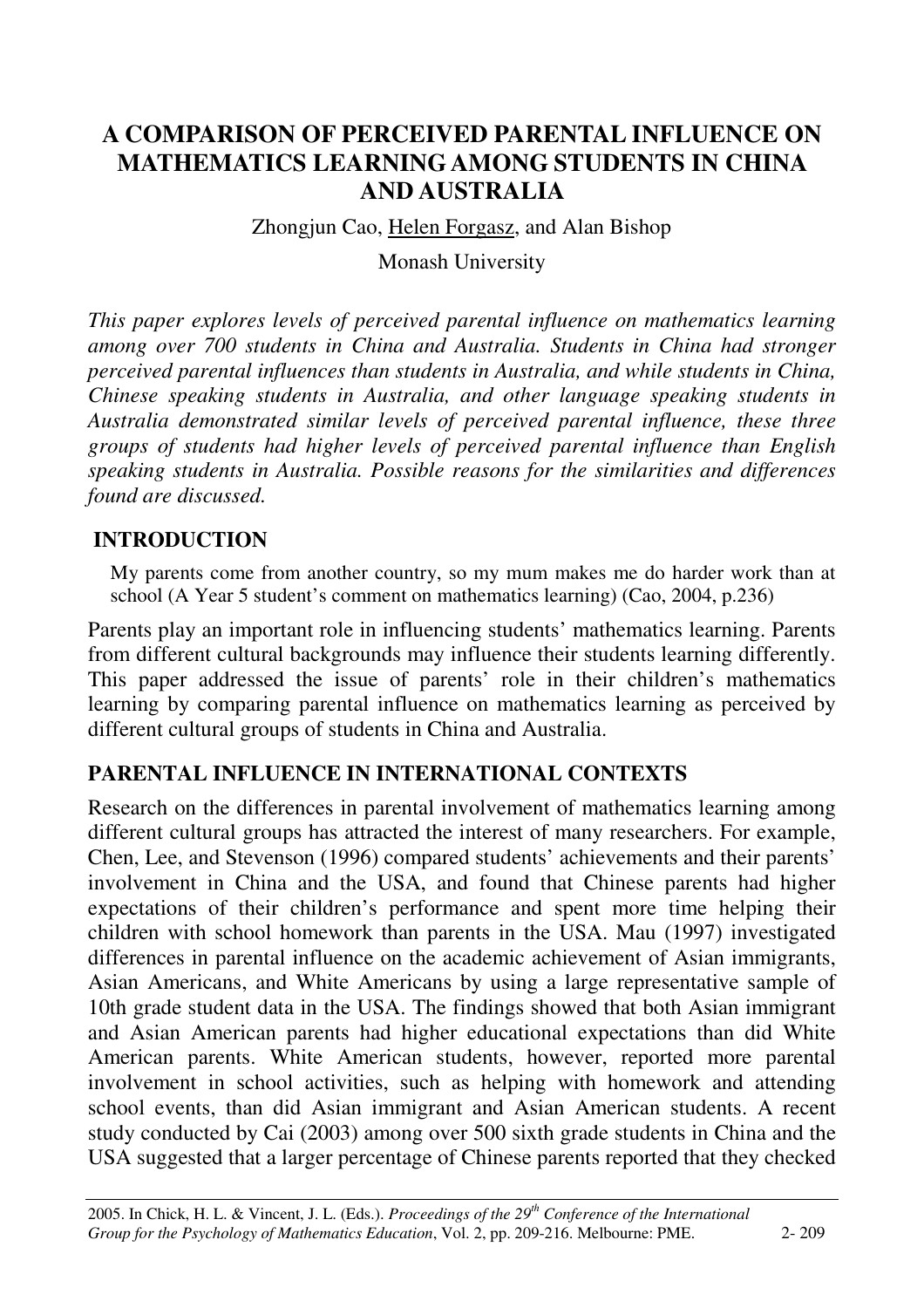their children's homework more regularly than did US parents. In contrast, a larger percentage of US parents reported that they often provided their children with reference books and access to libraries. The parents in the two countries did not show significant differences in emotional support for their offspring (i.e., encouraging students to work hard on mathematics).

Even though a rich literature has been produced on parental influences on students' learning of mathematics, in most of the earlier work comparisons were limited to cultural groups within a country, or between people in only two countries. Our literature search did not reveal studies comparing parental influence for the same cultural group in different countries; this study bridges the two approaches and tries to fill the knowledge gap.

## **RESEARCH QUESTIONS**

The purpose of this study was to compare perceived levels of parental influence among different cultural groups of students in China and Australia. The research questions were:

What are the differences in the levels of perceived parental influence among students from China and students from Australia?

What are the differences in the levels of perceived parental influence among students from different cultural groups?

### **THE PARTICIPANTS**

The participants in this study included 346 primary and secondary school students in China, and 406 primary and secondary school students in Australia. They were distributed at three grade levels: 5, 7, and 9. The students in China were from three primary schools and three secondary schools in Kaifeng, a middle-sized city in Henan Province. The students in Australia were from six primary schools, and seven secondary schools in metropolitan Melbourne. All the participants in China were from Chinese-speaking home backgrounds. Of the students in Australia, 259 were from English-speaking families, 47 were from Chinese-speaking families, and 99 from homes in which other languages were spoken; there were over 30 other languages, with the main ones being Vietnamese, Greek, Italian, Indonesian, Tamil, Arabic, Hindi, and Russian.

### **THE INSTRUMENT**

A Perceived Parental Influence (PPI) scale was developed. Based on the previous work in the parental influence area (Cai, 2003; Poffenberger & Norton,1959), the perceived parental influence measured in this instrument encompassed two aspects: direct involvement, including mother's and father's assistance with homework and difficult problems; and indirect involvement, mother's and father's attitudes towards mathematics, encouragement, and expectations of student learning.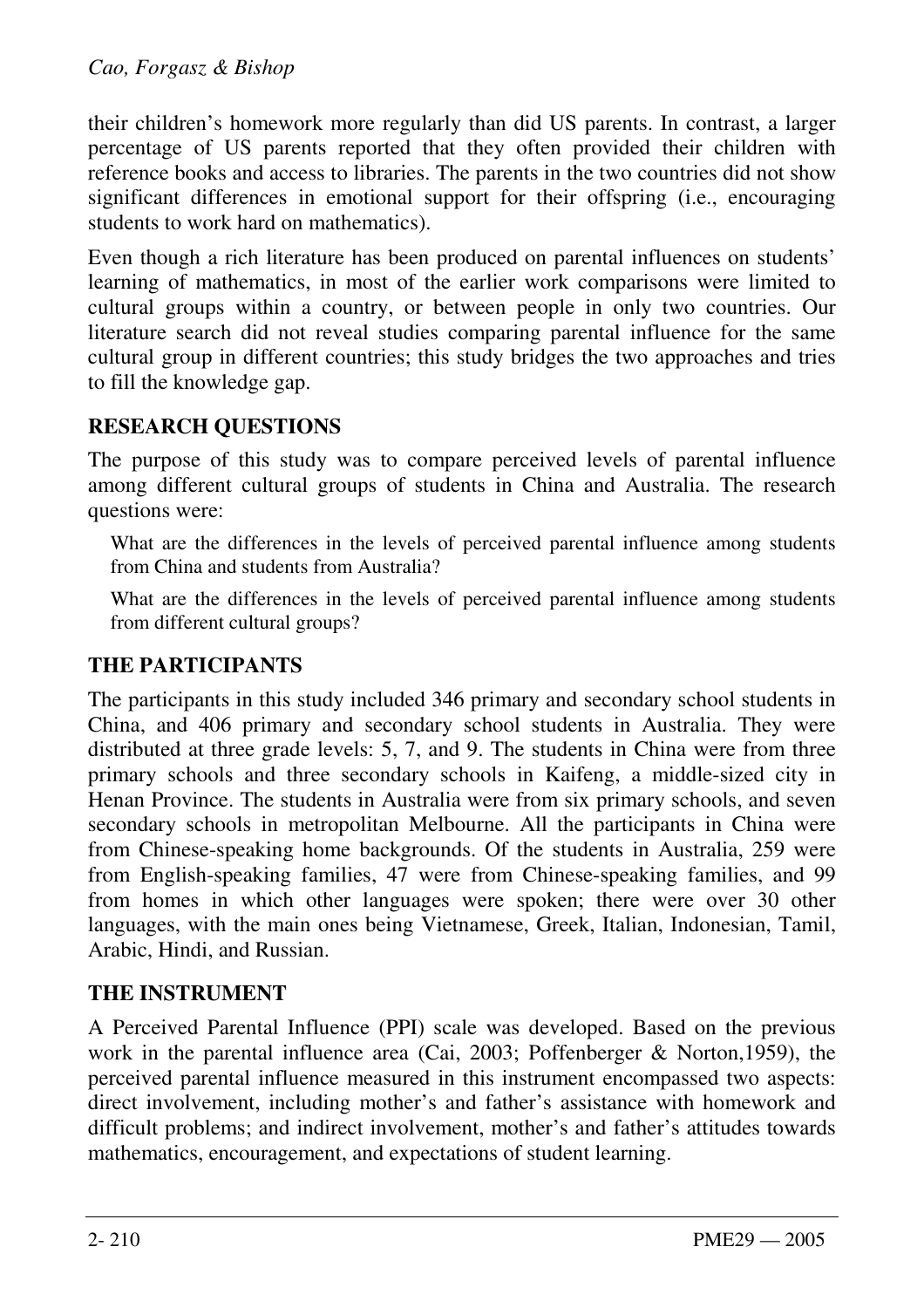The instrument consisted of 16 items, eight measuring mother's influence on mathematics learning as perceived by students, and eight measuring father's influence.

A four-point Likert scale response format was used. For each statement, the values of 4, 3, 2, and 1 were assigned to the responses: "Strongly Agree", "Agree"(A), "Disagree"(D), and "Strongly Disagree (SD)" respectively.

#### **The Reliability of the Instrument**

The reliability analysis of the 16 items of the Perceived Parental Influence (PPI) scale showed that the reliability coefficient (Cronbach Alpha) was 0.876.

Factor analysis was performed to assess the dimensions of the scale. The results are shown in the Appendix. It can be seen from the Appendix that there were four components with Eigenvalues bigger than 1, explaining 66.6% of the total variance. Even though there were items that loaded significantly ( $> 0.3$ ) on Components 2, 3, and 4, all of the items loaded significantly on Component 1. The factor analysis thus indicated that a common construct underpinned the set of items (Hair et al., 1995). Also, since all loadings were in the same direction (all positive), total scores for the scale could be obtained without the need to reverse-score any items.

### **RESULTS**

In this section findings are presented concerning the levels of perceived parental influences on students' learning of mathematics between students from China and Australia, and for students from different cultural backgrounds.

#### **Comparisons between China and Australia**

Independent sample t-tests by country were conducted on the mean scores obtained on the *PPI* scale. The results are shown in Table 1. It can be seen from Table 1 that there were significant differences by country in the means on the *PPI* scale for students at each year level and for the whole sample, with students in China having a higher mean score in each case. Effect sizes were medium at grades 7 and 9, and large at grade 5 and overall. The results indicate that there are significant differences in the perceived levels of parental influence between students from the two countries. Overall, and at each grade level, students from China considered that their parents have a stronger influence on their mathematics learning than did the Australian students.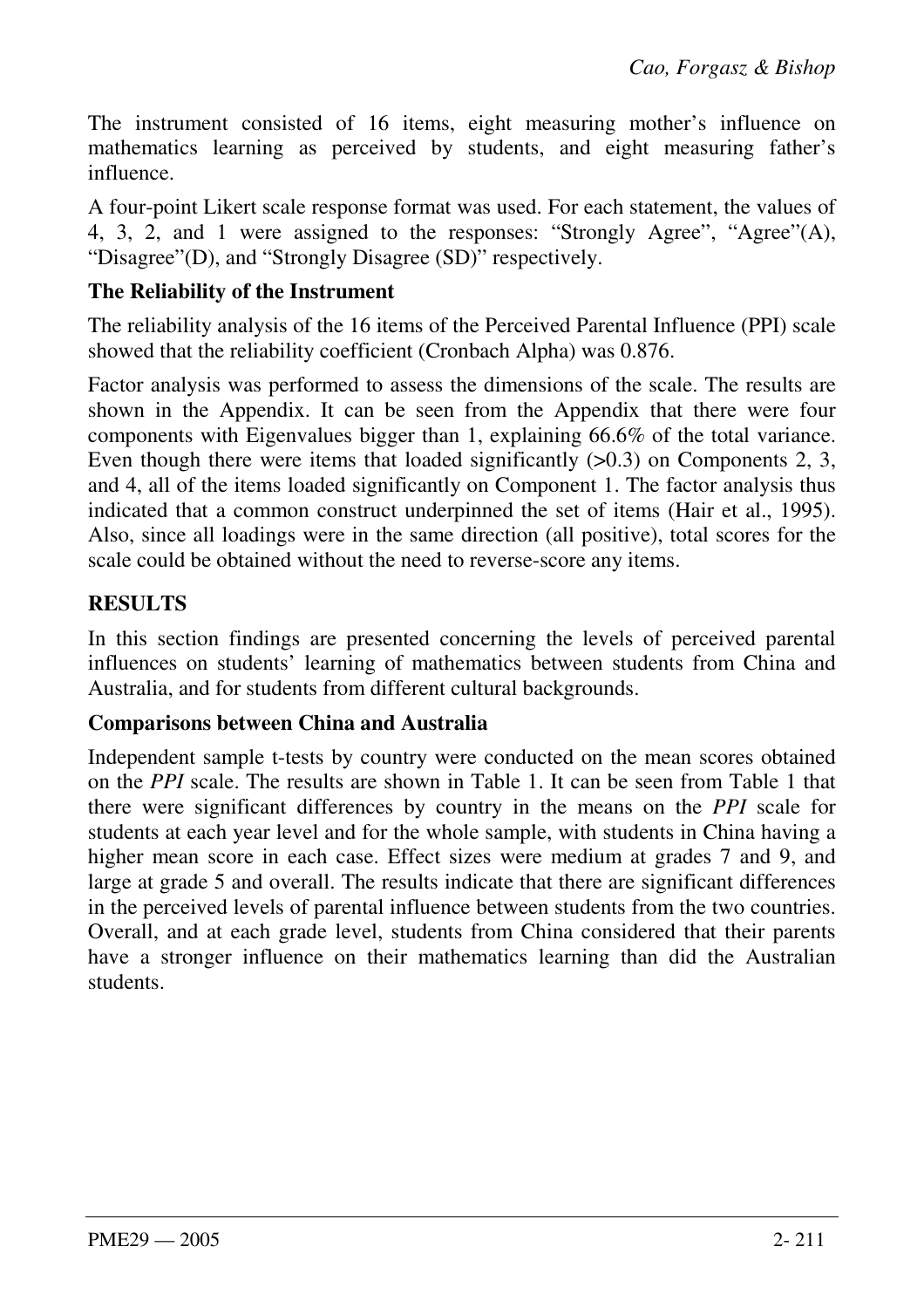## Table 1

|                 | <b>CHINA</b> |                           |                             | <b>AUSTRALIA</b> |  |  |                                              |    |  |
|-----------------|--------------|---------------------------|-----------------------------|------------------|--|--|----------------------------------------------|----|--|
|                 |              |                           | Grade N Mean SD N Mean SD t |                  |  |  |                                              | df |  |
| 5               |              |                           |                             |                  |  |  | 114 3.50 0.36 120 3.18 0.45 6.00*** 226 0.13 |    |  |
| $7\phantom{.0}$ |              |                           |                             |                  |  |  | 120 3.23 0.45 137 2.94 0.45 5.11*** 255 0.10 |    |  |
| 9               |              | $110\quad 3.00\quad 0.44$ |                             |                  |  |  | 114 2.68 0.57 4.88*** 222 0.09               |    |  |
| All             |              |                           |                             |                  |  |  | 344 3.25 0.45 371 2.94 0.53 8.33*** 713 0.11 |    |  |

Perceived Parental Influence scale: Results of independent samples t-tests for each year level by country

\*\*\* p<0.001

#### **Comparisons by language group**

Table 2 shows means and standard deviations for the *PPI* scale among students from the four language groups in China and Australia.

Table 2

Means and Standard Deviations on the Parental Influence scale by language group

| Language group    | N   | Mean | SD   |
|-------------------|-----|------|------|
| Chinese $(CHN^1)$ | 344 | 3.25 | 0.45 |
| English (AUS)     | 235 | 2.83 | 0.52 |
| Chinese (AUS)     | 47  | 3.11 | 0.44 |
| Other (AUS)       | 88  | 3.13 | 0.52 |

<sup>1</sup> CHN = China,  $AUS =$  Australia

It can be seen from Table 2 that the students who have the highest mean on the PPI scale are the students from China [Chinese (CHN)], with a mean value of 3.25; next are the other language-speaking students [Other (AUS)] and the Chinese-speaking students in Australia [Chinese (AUS)], with means of 3.13 and 3.11 respectively. The students with the lowest mean on the PPI scale are the English-speaking students in Australia [English (AUS)], with a mean value of only 2.83.

The results suggest that a very strong level of perceived parental influence among the students from China, the Chinese-speaking and the other language-speaking students in Australia; and only slightly strong levels among the English-speaking students in Australia.

large if  $\eta^2$  is 0.14.]. The effect size is an important index that should be examined to see if a significant test

<sup>\*</sup> Based on Cohen's standard (Cohen, 1988), the effect size is small if  $\eta^2$  is 0.02, moderate if  $\eta^2$  is 0.06,

result is of practical significance when sample sizes are large. A small effect size in large samples, even though a significant test result appears, indicates that statistical significant difference is of little practical meaning.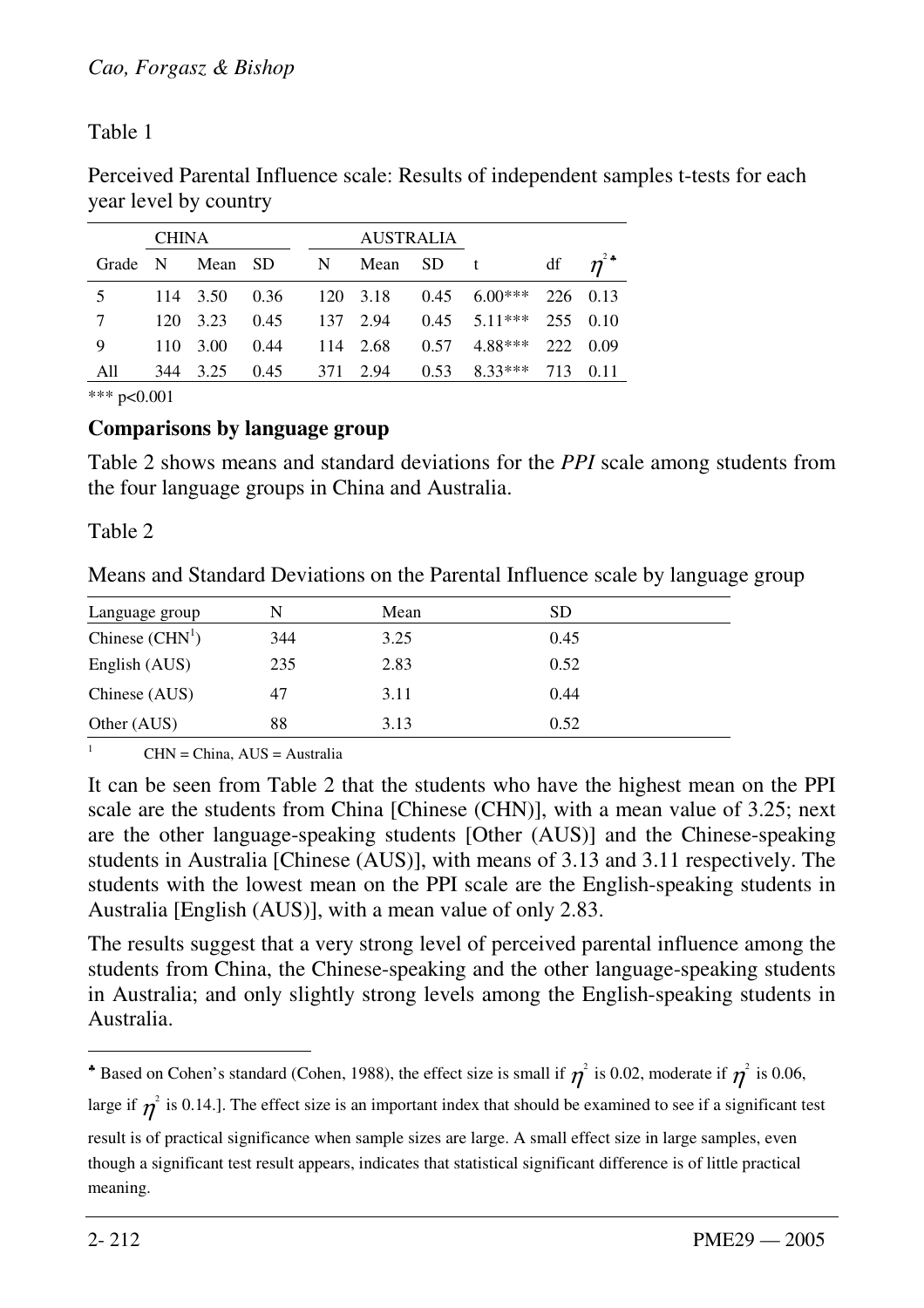One way ANOVA results (PPI x language group) indicated that there were significant differences in the mean scores on the PPI scale among the students from the four language groups [F (3, 710) = 34.95, p<0.001,  $\eta^2 = 0.127$ ]. The results suggest that the differences in the levels of perceived parental influence on mathematics learning by language group are quite large.

Post-hoc Scheffe test results are shown in Table 3. The results suggest that the mean scores for students in China, Chinese-speaking students in Australia, and other language-speaking students in Australia are significantly higher than the mean score for English-speaking students in Australia. However, there were no significant differences in the mean scores among three groups of students: students in China, Chinese- speaking students in Australia, and other language-speaking students in Australia.

Table 3

Post hoc tests on mean differences in the Parental Influence scale among the four language groups

| Language $(I)$ | Language $(J)$ | Mean Difference (I-J) |
|----------------|----------------|-----------------------|
| Chinese (CHN)  | English (AUS)  | $0.42***$             |
|                | Chinese (AUS)  | 0.13                  |
|                | Other (AUS)    | 0.11                  |
| Chinese (AUS)  | English (AUS)  | $0.28**$              |
|                | Other (AUS)    | $-0.02$               |
| Other (AUS)    | English (AUS)  | $0.30***$             |
|                |                |                       |

\*\*\*p<0.001; \*\*p<0.01

The results reveal that students in China, Chinese-speaking students in Australia, and other language-speaking students in Australia have stronger levels of perceived parental influence than English-speaking students in Australia; however, there were no differences in the levels of perceived parental influence among the same three groups of students.

## **CONCLUSIONS AND DISCUSSION**

Two main conclusions emerged from the comparisons among the groups of students in China and Australia, and among the four language background groups.

First, levels of perceived parental influence were stronger among students in China than in Australia. Second, with respect to the levels of perceived parental influence among students from different language backgrounds, students in China had stronger levels of perceived parental influence than English-speaking students in Australia, but there were no significant differences between the students from China, Chinesespeaking and other language-speaking students in Australia. Chinese-speaking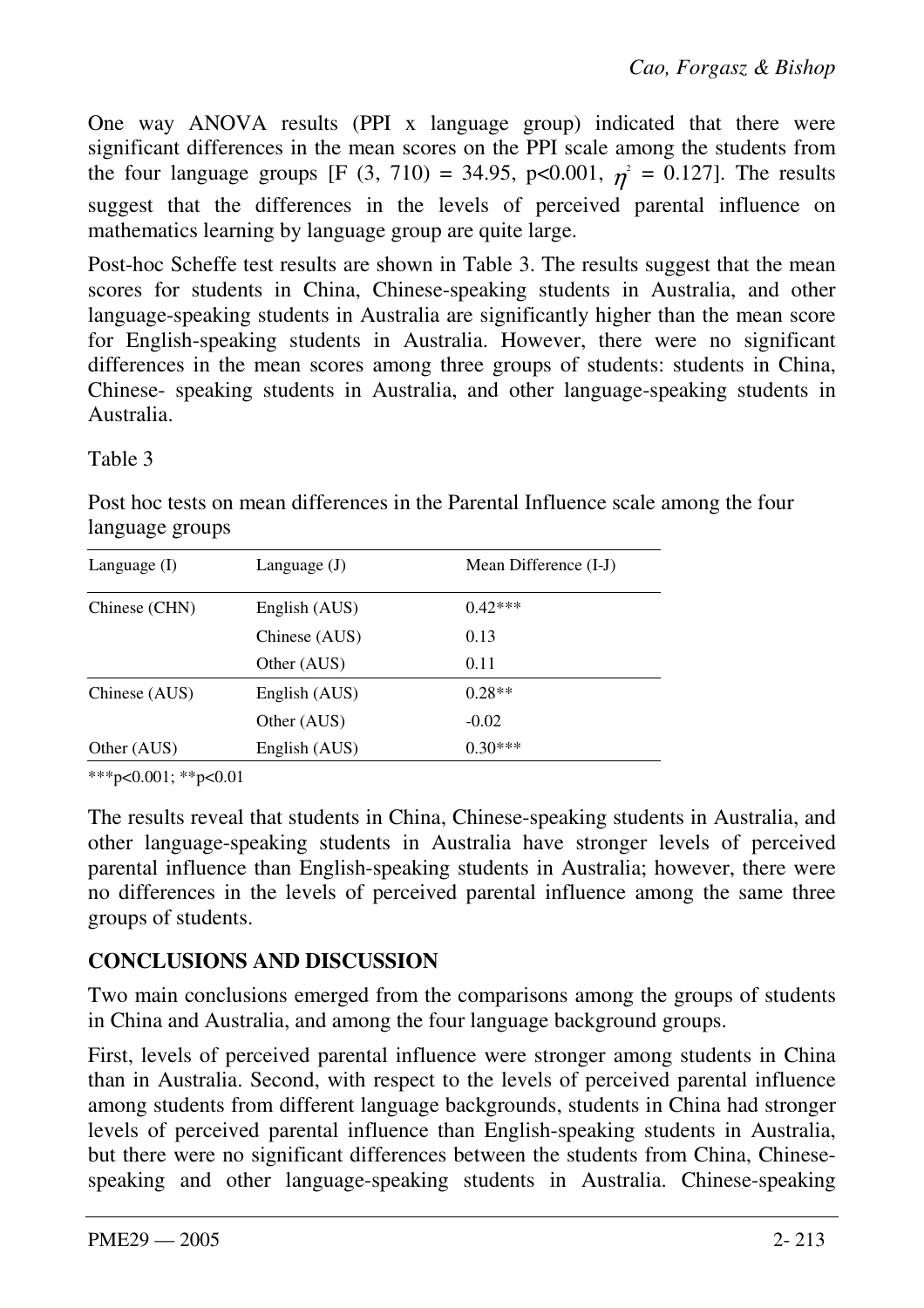students in Australia, and other language-speaking students in Australia demonstrated stronger levels of perceived parental influence than did English-speaking students in Australia.

The explanation for the between-country differences may be due to cultural factors. It has been suggested that education has always been considered the most important path to success in Chinese culture, and parents pay particular attention to their children's education (Hess et al., 1987; Chao, 1996). The consistent findings of this study with other studies indicate that this cultural practice is still strongly held in Chinese society.

As for the similarities and differences reflected among the different cultural groups, it seems to suggest that not only cultural factors, but also societal factors play an important role in shaping perceptions of parental influence. The similarities in the levels of perceived parental influence reflected among students in China and Chinese-speaking students in Australia may be attributed to the Chinese cultural emphasis on education. The similarities in the levels of perceived parental influence among Chinese and other language-speaking students in Australia, and the differences between non-English-speaking and English-speaking students in Australia may reflect an immigrant phenomenon. That is, among immigrant families in Australia for whom English is not their first language, parents recognise that education is vital for success in the new society, therefore they strongly encourage their children and have high expectations of them to fulfil their own dreams.

In conclusion, even though this study revealed that there were differences in the levels of perceived parental influences among different groups of students in China and Australia, and postulated explanations for the differences, more work is needed to identify the underlying causes. Other research techniques, such as interviews with parents and students may assist in this task. On the other hand, as parental influence has been identified as influencing mathematics learning outcomes such as attitudes and achievements, it is necessary for educators to disseminate this knowledge more widely so that more parents realise the important role they can play in their children's schooling, and provide greater support and inspiration for their children.

## **References**

- Cai, J. (2003). Investigating parental roles in students' learning of mathematics from a cross-cultural perspective. *Mathematics Education Research Journal, 15*(2), 87-106.
- Cao, Z. (2004). *An investigation of students' attitudes towards mathematics in China and Australia*. Unpublished doctoral dissertation, Monash University, Australia.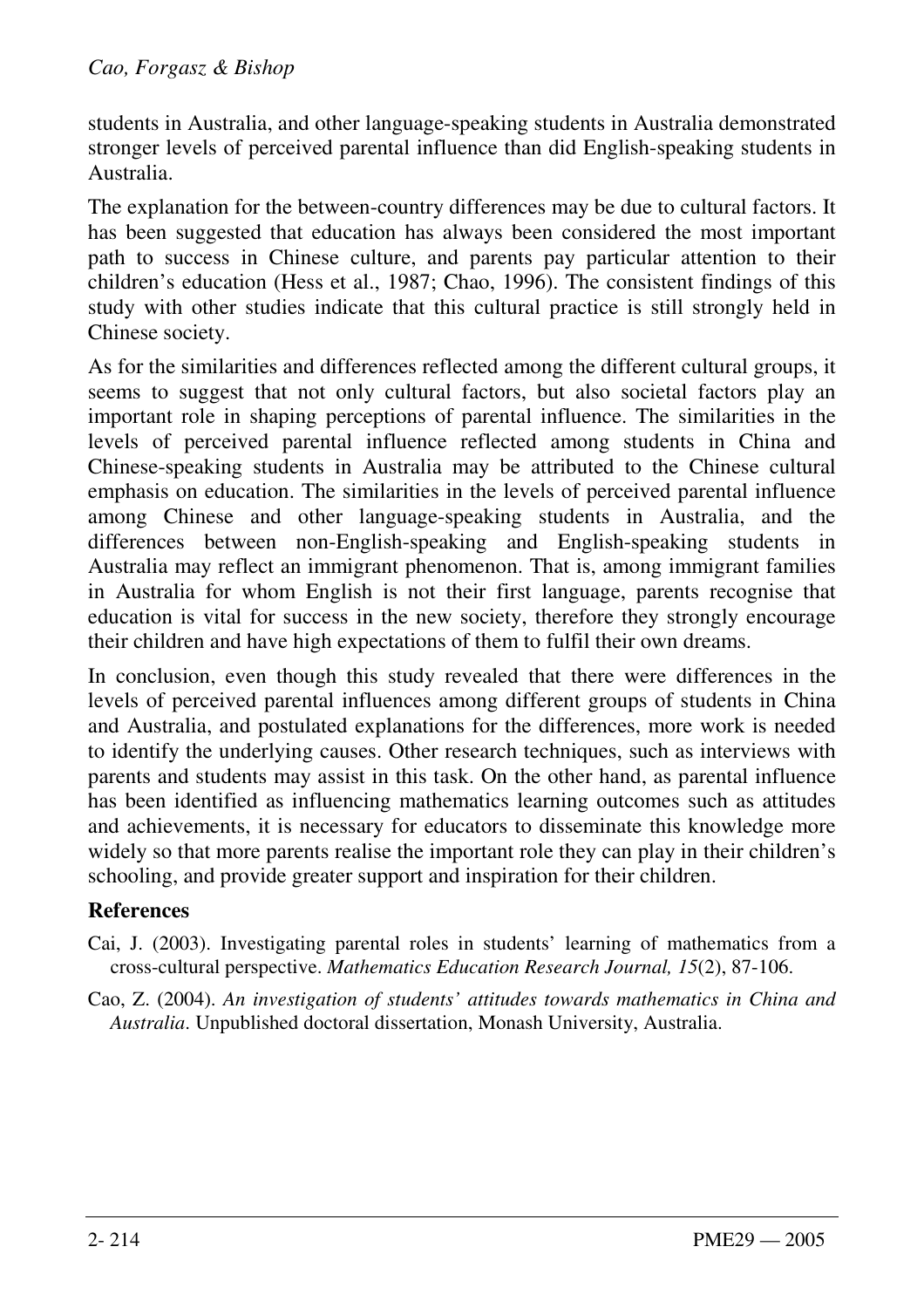- Chao, R. K., & Sue, S. (1996). Chinese parental influence and their children's school success: A paradox in the literature on parenting styles. In S. Lau (Ed.), *Growing up the Chinese way: Chinese child and adolescent development* (pp.93-120)*.* HongKong: the Chinese University Press.
- Chen, C., Lee, S., & Stevenson, H. W. (1996). Academic achievement and motivation of Chinese students: A cross-national perspective. In S. Lau (Ed.), *Growing up the Chinese way: Chinese child and adolescent development* (pp.69-92)*.* Hong Kong: the Chinese University Press.
- Cohen, J. (1988). *Statistical power analysis for the behavioural sciences*. Hillsdale, NJ: Lawrence Erlbaum.
- Hair, J. F., Anderson, R.E., Tatham, R.L., & Black, W.C. (1995). *Multivariate data analysis with readings* (4th ed.). London: Prentice Hall.
- Hess, R.D., Chang, C., & McDevitt, T. M. (1987). Cultural variations in family belief about children's performance in mathematics: Comparisons among People's Republic of China, Chinese American, and Caucasian-American families. *Journal of Educational Psychology,* 79*,* 179-188.
- Mau, W. C. (1997). Parental influences on the high school students' academic achievement: A comparison of Asian immigrants, Asian Americans, and White Americans. *Psychology in the Schools, 34*(3), 267-271.
- Poffensberg, T., & Norton, D. A. (1959). Factors in the formation of attitudes towards mathematics. *Journal of Educational Research, 52,* 171-176.